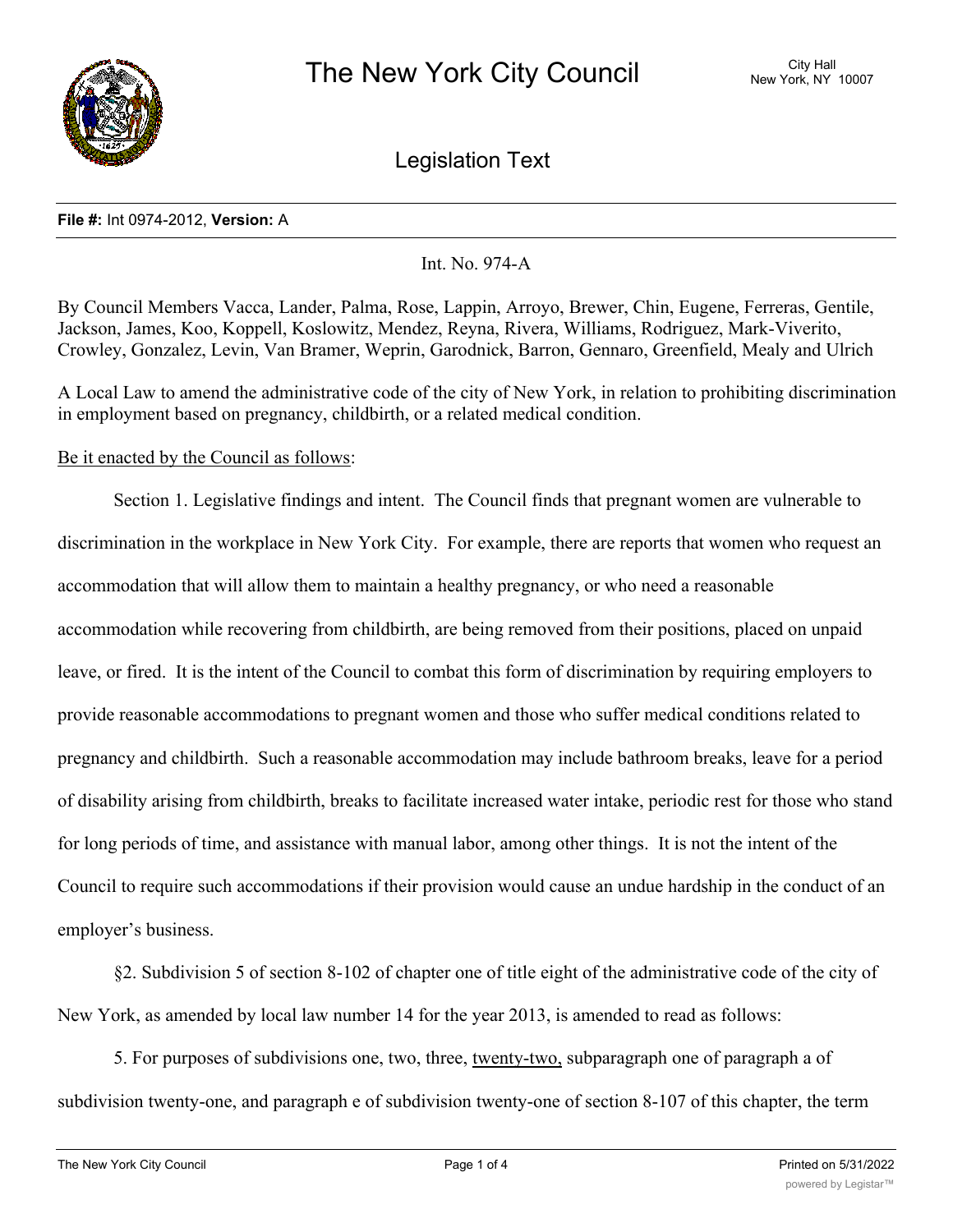"employer" does not include any employer with fewer than four persons in his or her employ. For purposes of this subdivision, natural persons employed as independent contractors to carry out work in furtherance of an employer's business enterprise who are not themselves employers shall be counted as persons in the employ of such employer.

§3. Subdivision 18 of section 8-102 of chapter one of title eight of the administrative code of the city of New York, as amended by local law number 54 for the year 2011, is amended to read as follows:

 18. The term "reasonable accommodation" means such accommodation that can be made that shall not cause undue hardship in the conduct of the covered entity's business. The covered entity shall have the burden of proving undue hardship. In making a determination of undue hardship with respect to claims filed under subdivisions one, [or] two, or twenty-two of section 8-107, or section 8-107.1 of this chapter, the factors which may be considered include but shall not be limited to:

(a) the nature and cost of the accommodation;

(b) the overall financial resources of the facility or the facilities involved in the provision of the reasonable accommodation; the number of persons employed at such facility; the effect on expenses and resources, or the impact otherwise of such accommodation upon the operation of the facility;

(c) the overall financial resources of the covered entity; the overall size of the business of a covered entity with respect to the number of its employees, the number, type, and location of its facilities; and

(d) the type of operation or operations of the covered entity, including the composition, structure, and functions of the workforce of such entity; the geographic separateness, administrative, or fiscal relationship of the facility or facilities in question to the covered entity.

In making a determination of undue hardship with respect to claims for reasonable accommodation to an employee's or prospective employee's religious observance filed under subdivision three of section 8-107 of this chapter, the definition of "undue hardship" set forth in paragraph b of such subdivision shall apply.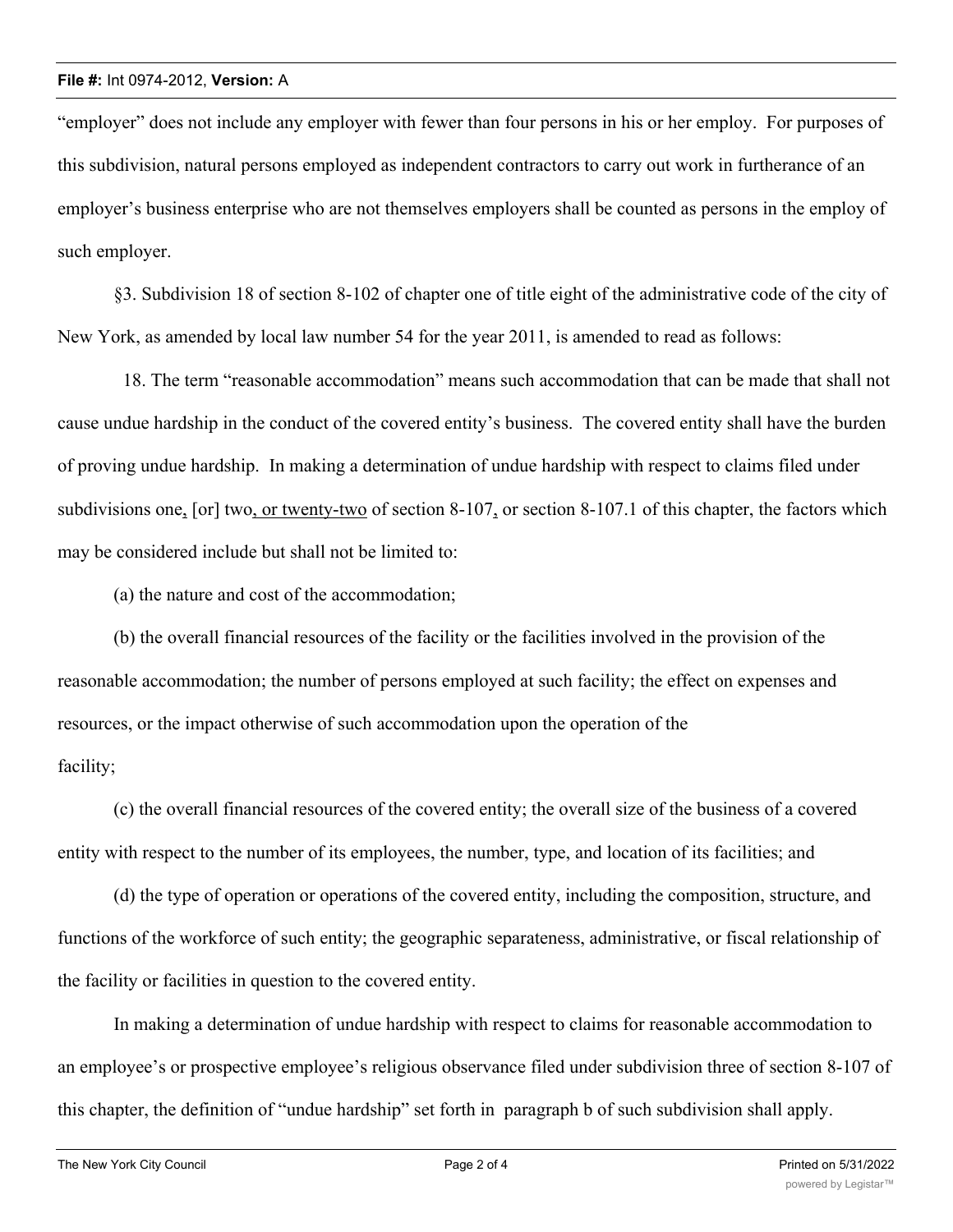#### **File #:** Int 0974-2012, **Version:** A

§4. Section 8-107 of chapter one of title eight of the administrative code of the city of New York is amended by adding a new subdivision 22 to read as follows:

(22) Employment; Pregnancy, childbirth, or a related medical condition. (a) It shall be an unlawful discriminatory practice for an employer to refuse to provide a reasonable accommodation, as defined in subdivision eighteen of section 8-102 of this chapter, to the needs of an employee for her pregnancy, childbirth, or related medical condition that will allow the employee to perform the essential requisites of the job, provided that such employee's pregnancy, childbirth, or related medical condition is known or should have been known by the employer. In any case pursuant to this subdivision where the need for reasonable accommodation is placed in issue, it shall be an affirmative defense that the person aggrieved by the alleged discriminatory practice could not, with reasonable accommodation, satisfy the essential requisites of the job.

(b) Notice of rights. (i) An employer shall provide written notice in a form and manner to be determined by the commission of the right to be free from discrimination in relation to pregnancy, childbirth, and related medical conditions pursuant to this subdivision to: (1) new employees at the commencement of employment; and (2) existing employees within one hundred twenty days after the effective date of the local law that added this subdivision. Such notice may also be conspicuously posted at an employer's place of business in an area accessible to employees. (ii) The commission shall develop courses of instruction and conduct ongoing public education efforts as necessary to inform employers, employees, employment agencies, and job applicants about their rights and responsibilities under this subdivision.

(c) This subdivision shall not be construed to affect any other provision of law relating to sex discrimination or pregnancy, or in any way to diminish the coverage of pregnancy, childbirth, or a medical condition related to pregnancy or childbirth under any other provision of this section.

§5. This local law shall take effect 120 days after it shall have become a law, except that the commissioner shall, prior to such effective date, take such actions as are necessary to implement the provisions of this law.